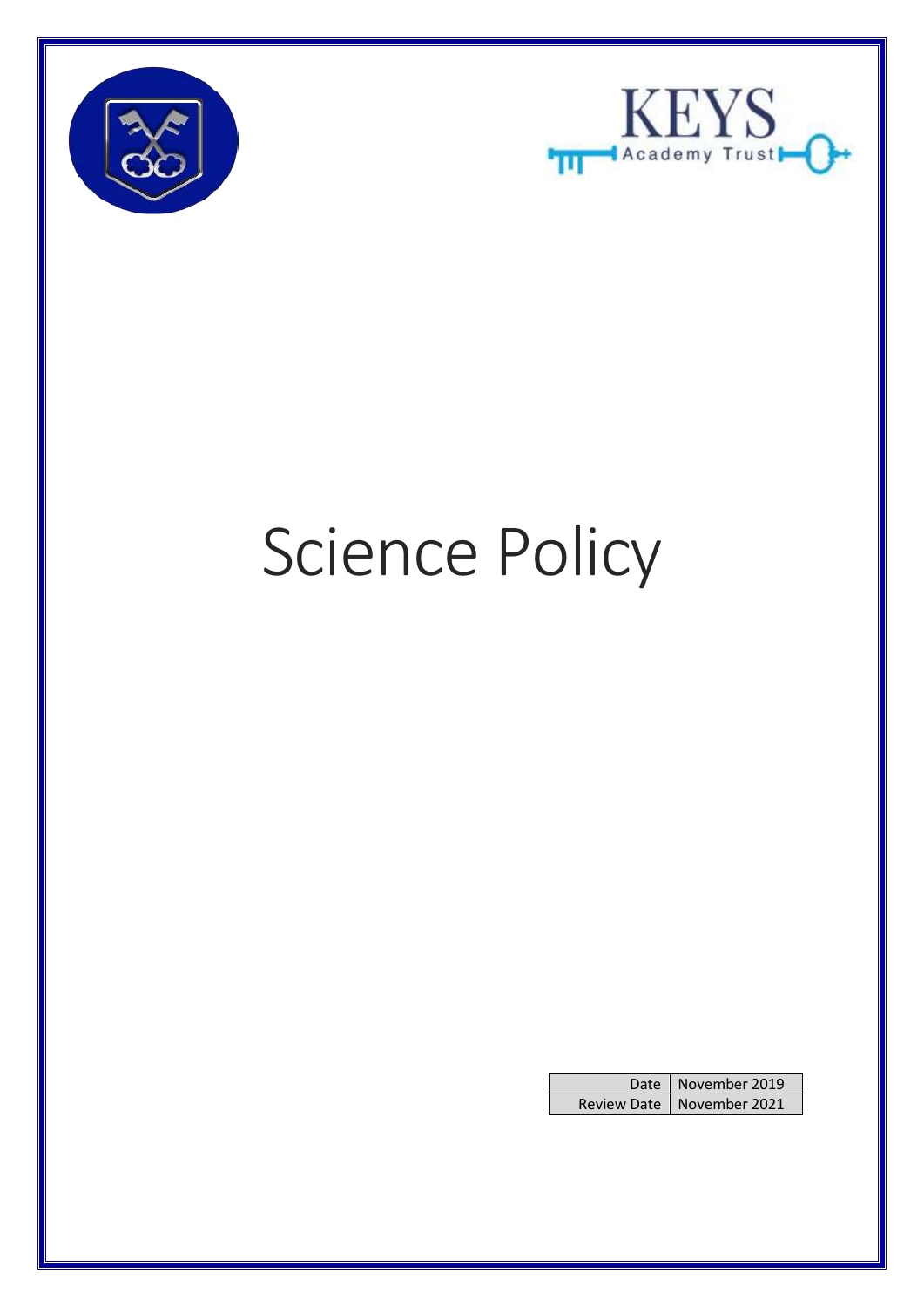# **EARLEY ST. PETER'S C of E PRIMARY SCHOOL**

## **POLICY FOR SCIENCE**

#### **Introduction**

A high-quality science education provides the foundations for understanding the world through the specific disciplines of biology, chemistry and physics. Science has changed our lives and is vital to the world's future prosperity, and all pupils should be taught essential aspects of the knowledge, methods, processes and uses of science. Through building up a body of key foundational knowledge and concepts, pupils should be encouraged to recognise the power of rational explanation and develop a sense of excitement and curiosity about natural phenomena. They should be encouraged to understand how science can be used to explain what is occurring, predict how things will behave, and analyse causes.

## **Scientific knowledge and conceptual understanding**

By following the science curriculum our pupils should develop deep **scientific knowledge and conceptual understanding**. The programmes of study that the school follows describe a sequence of knowledge and concepts. The School recognises that it is vitally important that each child develops a secure understanding of each key block of knowledge and concepts in order to progress to the next stage. The School recognises that pupils should be familiar with, and use, technical terminology accurately and should also apply their mathematical knowledge to their understanding of Science. The School also recognises that pupil must be equipped with the scientific knowledge required to understand the uses and implications of science, today and for the future.

## **The nature, processes and methods of science**

'Working scientifically' specifies the understanding of the nature, processes and methods of science for each year group. Pupils should learn to use a variety of approaches to answer relevant scientific questions. These types of scientific enquiry should include: observing over time; pattern seeking; identifying, classifying and grouping; comparative and fair testing (controlled investigations); and researching using secondary sources. Pupils should seek answers to questions which are generated and posed to them through collecting, analysing and presenting data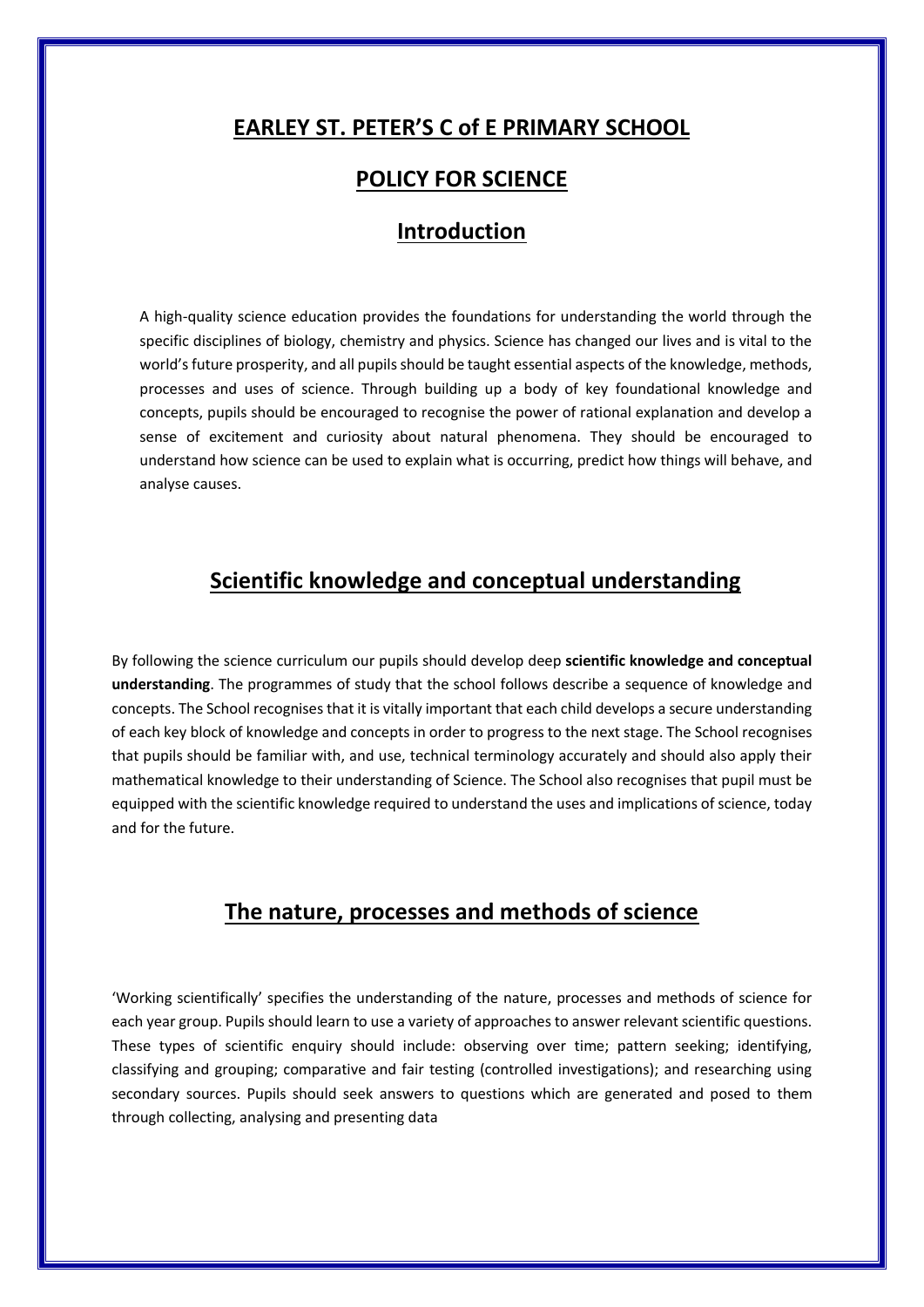## **Oracy**

The curriculum for science reflects the importance of spoken language in pupils' development across the whole curriculum – cognitively, socially and linguistically. The quality and variety of language that pupils hear and speak are key factors in developing their scientific vocabulary and articulating scientific concepts clearly and precisely. They must be assisted in making their thinking clear, both to themselves and others, and teachers should ensure that pupils build secure foundations by using discussion to probe and remedy their misconceptions.

# **Roles and responsibilities**

- The Science leader is responsible for the science curriculum and those elements of the School Development Plan that relate to Science.
- The Senior Leadership Team and the governing body are responsible for monitoring the effectiveness of the policy.
- The Science leader is responsible for maintaining the Science resources.
- The Science leader, in conjunction with the Inset leader, is responsible for ensuring that all staff have access to necessary Science training.

# **Planning**

- The school follows the Science programmes of study: key stages 1 and 2 of the revised National Curriculum
- In the weekly planning document, teachers identify objectives for Science. These are taken from the End of Year statements.
- Whilst following the programmes of study, the order in which units are taught within a year group, is at the discretion of the teachers. Some topics can also be moved between year groups if appropriate.
- However, overall coverage is monitored by the Science leader to ensure all pupils have full access to the Science curriculum.

# **Teaching**

- As a core subject within the National Curriculum, Science should be taught weekly. The curriculum time allocated to Science should be between 1 and 1 ½ hours per week in Key stage 1 and between 1 ½ and 2 hours per week in Key Stage 2
- The objectives for Science lessons should be taken from the programmes of study/end of year statements